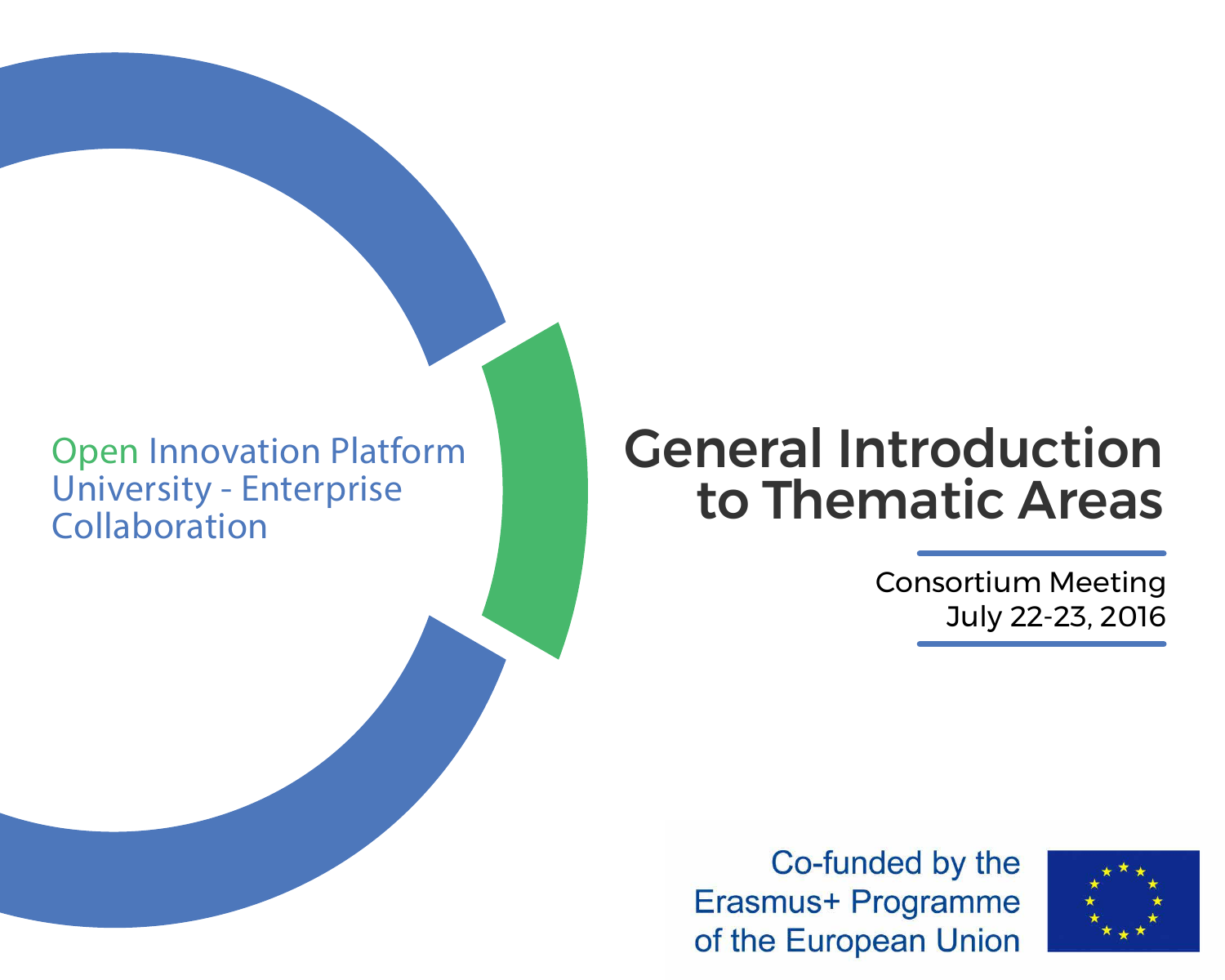2

## Thematic Areas

Consortium Meeting, July 22-23, 2016



**Open** Innovation & U-E collaborations

> Inventive Design & Design **Creativity**

In order to better prepare and manage the project activities, we would like to organize them into three main themes, in accordance with the Detailed project description:

> Tools for idea development and prototyping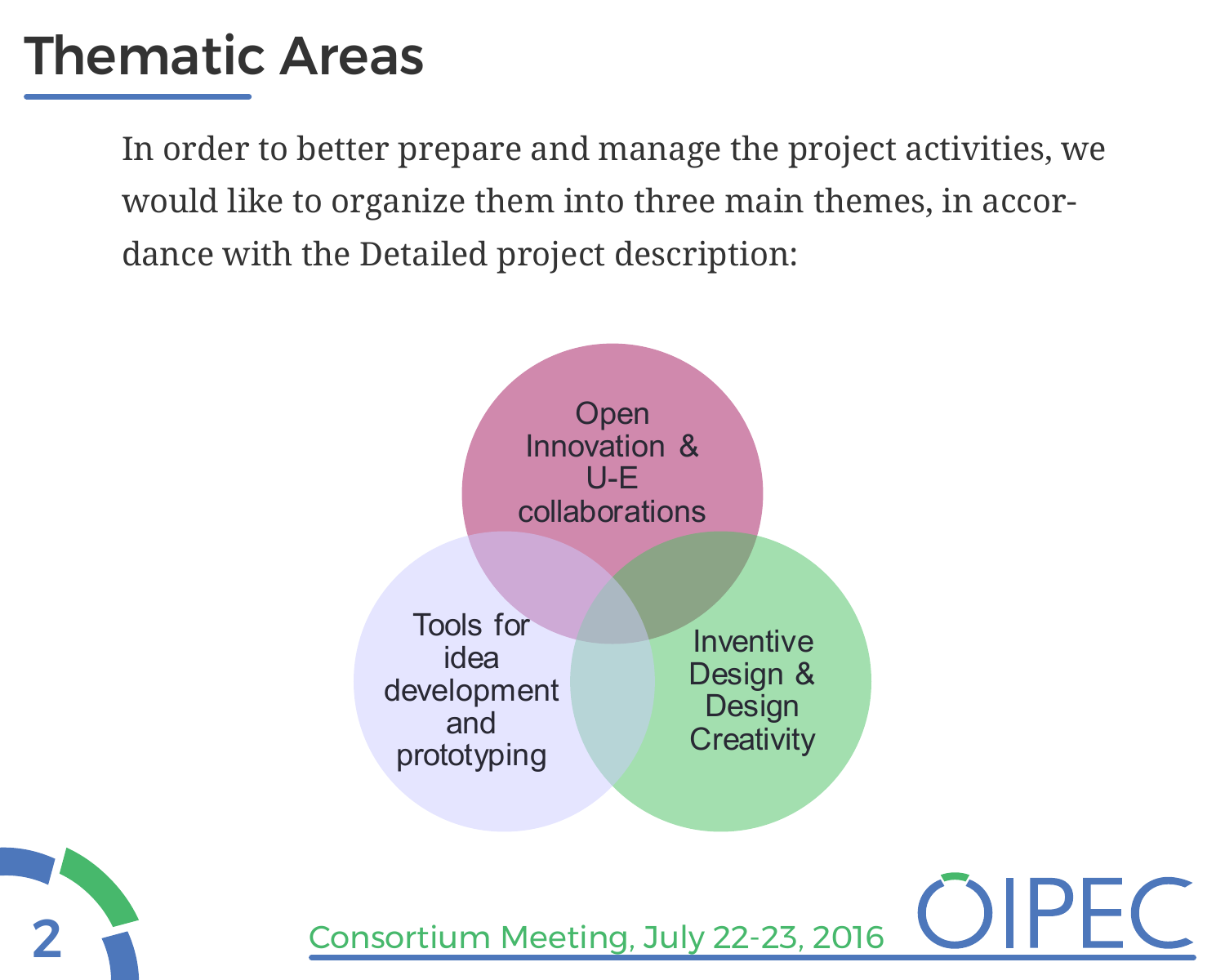## Thematic Areas

These three themes not only will define and classify the courses offered by EU partners, but also will serve as

- ·Modules in the OIPEC classes prepared by extra-EU members
- ·Categories for the presentation of practical experiences
- ·Thematic areas (physical or conceptual) in the COILabs
- A short description of the areas follows



Consortium Meeting, July 22-23, 2016

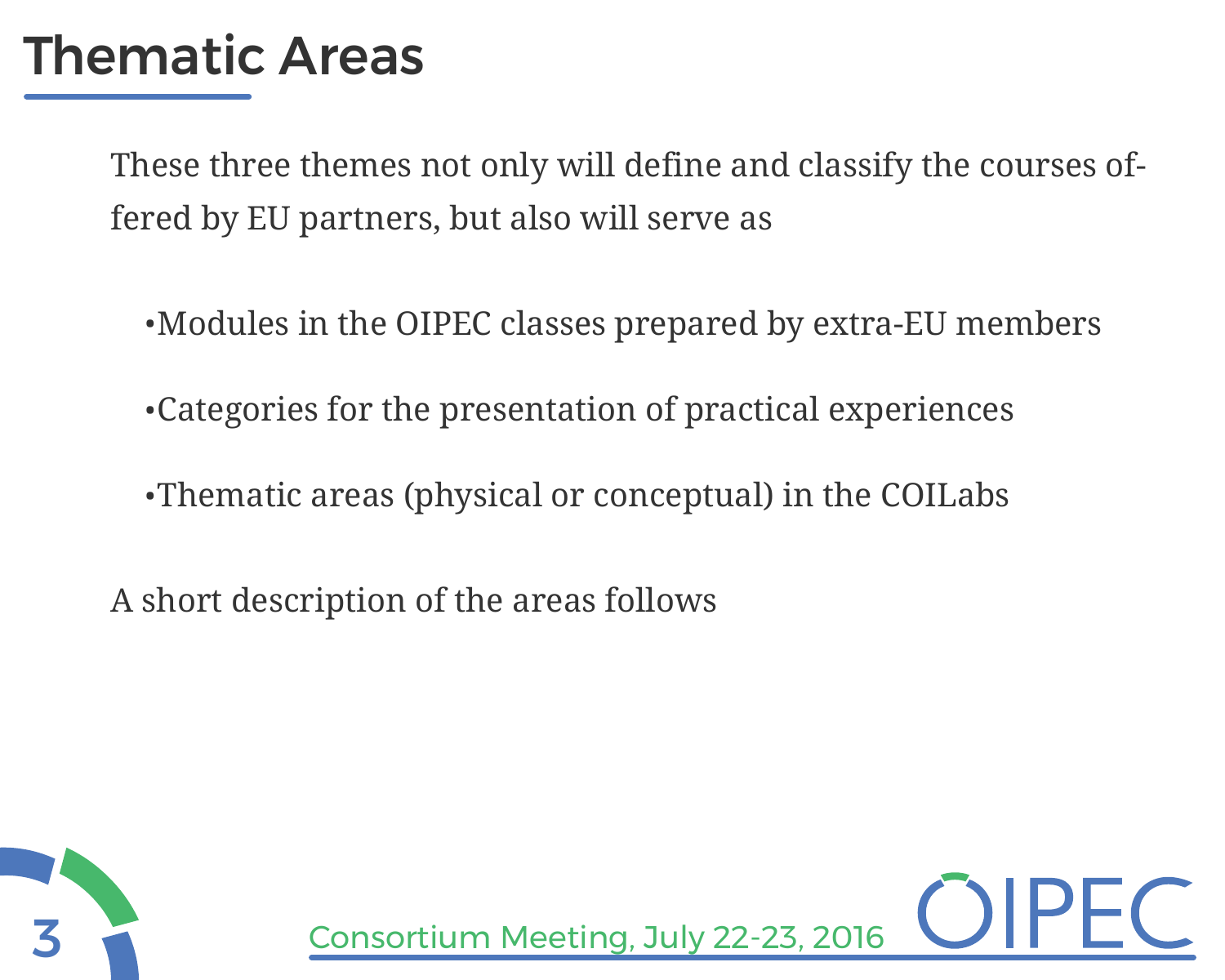## Open Innovation & U-E collaborations

### **Topics**

- ·Business plans for Open Innovation
- ·Management of Intellectual Property
- ·Principles of collaborative design

#### **Practical Experiences**

·Examples of successful University-Enterprise collaboration

### **COILabs**

·Area for entrepreneurship and interaction between university and enterprise

Consortium Meeting, July 22-23, 2016

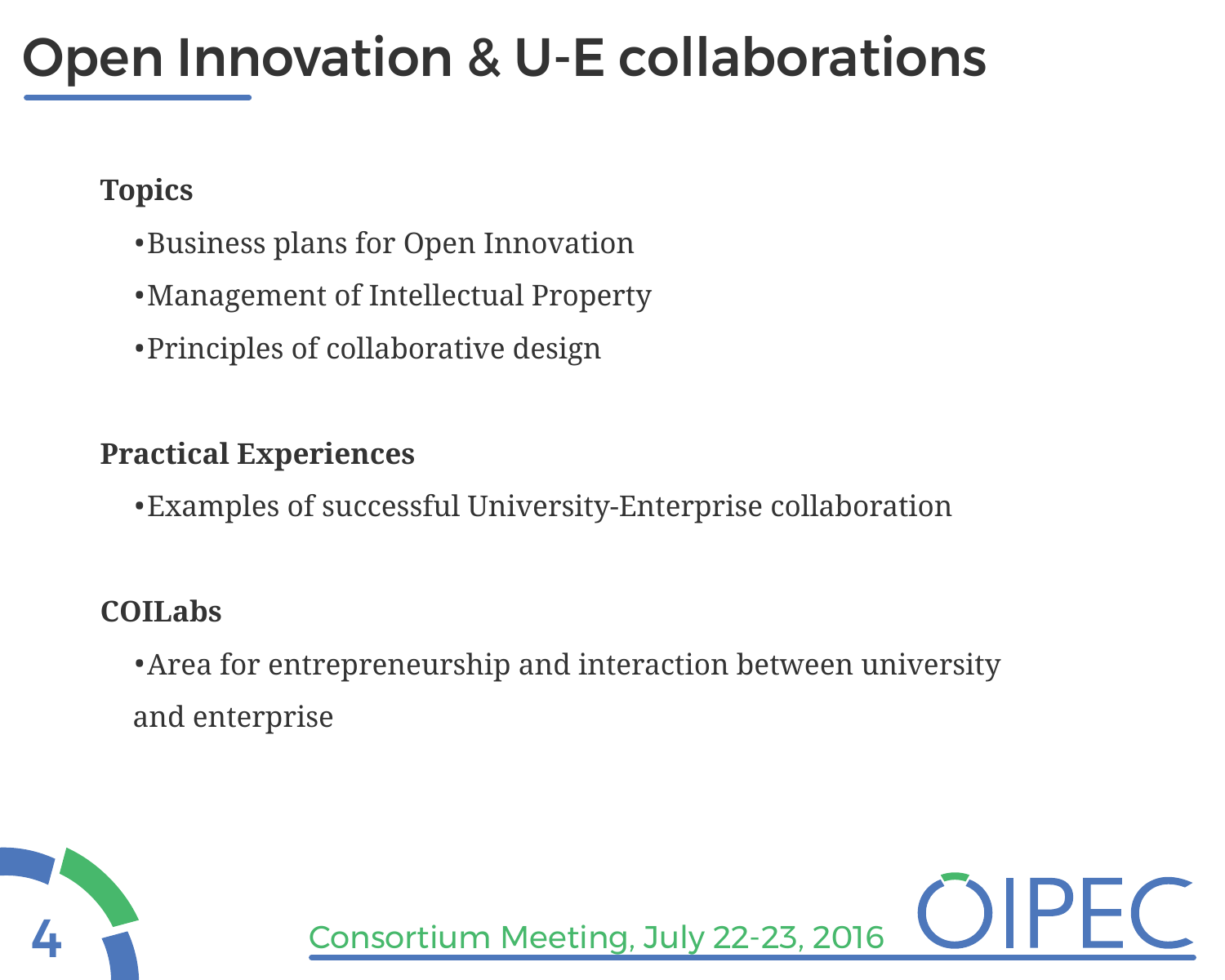5

## Inventive Design & Design Creativity

- ·Creativity dimensions and assessment
- ·Inventive design methodologies
	- ·TRIZ
	- ·Bio-inspired design
	- $\bullet$  ...

Consortium Meeting, July 22-23, 2016





**Topics**

·Technology forecasting

**Practical Experiences**

·Examples of applied case studies

**COILabs**

·Area for co-creation activities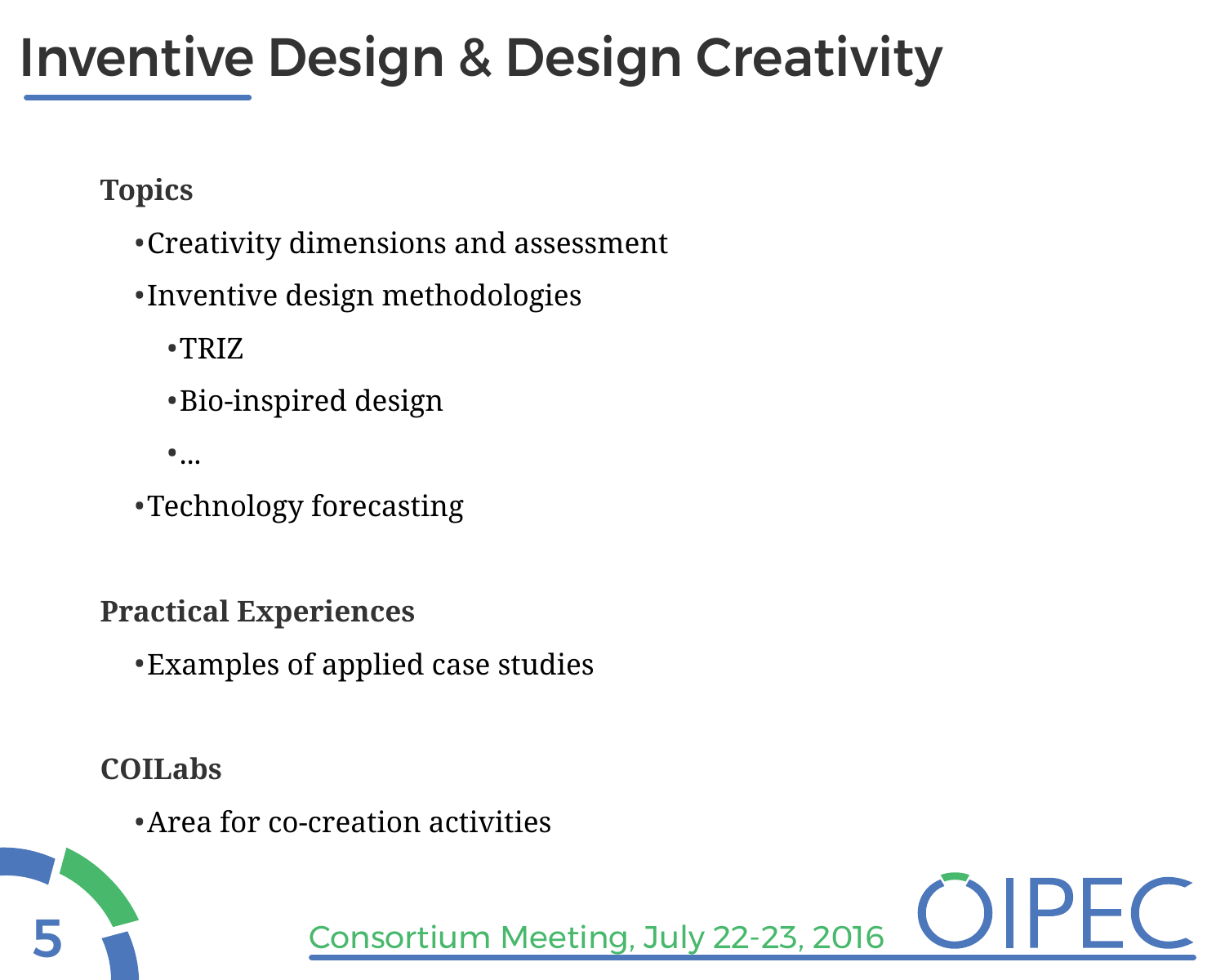

## Tools for Idea Development and Prototyping

Consortium Meeting, July 22-23, 2016



### **Topics**

- ·Virtual prototyping
- ·Rapid prototyping
- ·Agile development and Lean entrepreneurship

### **Practical Experiences**

·Examples of facilities and laboratories for prototyping

### **COILabs**

·Area for virtual and rapid prototyping